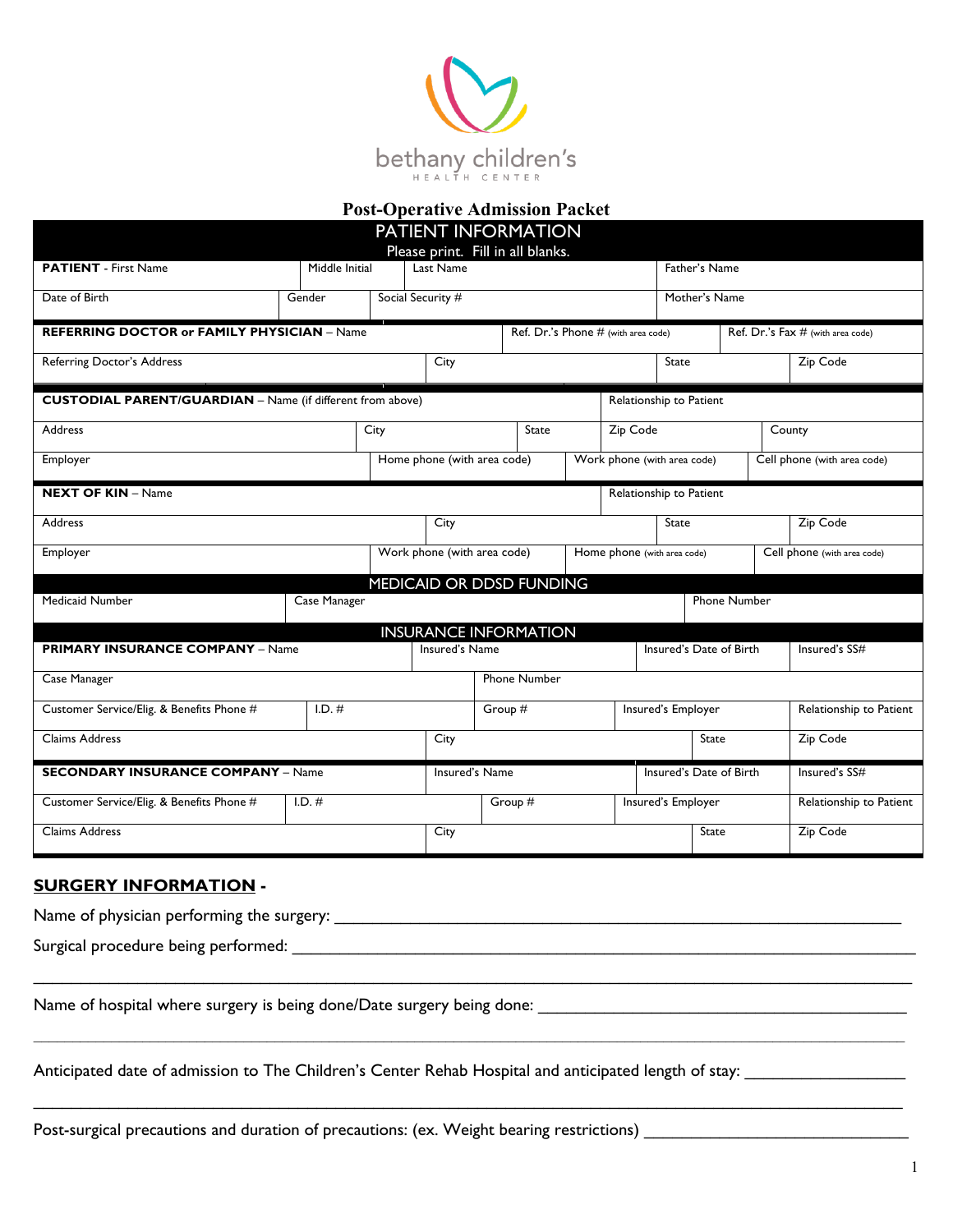|              | Current medications-please bring you child's current medications at the time of admission: |       |                                  |
|--------------|--------------------------------------------------------------------------------------------|-------|----------------------------------|
| Medication   | Dose                                                                                       | Route | Time given/frequency             |
| (ex:) Keppra | 5 <sub>mg</sub>                                                                            | Gtube | 8 am and 8 pm                    |
|              |                                                                                            |       |                                  |
|              |                                                                                            |       |                                  |
|              |                                                                                            |       |                                  |
|              |                                                                                            |       |                                  |
|              |                                                                                            |       |                                  |
|              |                                                                                            |       |                                  |
|              |                                                                                            |       |                                  |
|              |                                                                                            |       |                                  |
|              |                                                                                            |       |                                  |
|              |                                                                                            |       |                                  |
|              |                                                                                            |       |                                  |
|              |                                                                                            |       |                                  |
|              | Home pharmacy: Name                                                                        |       | <b>Phone number example 2000</b> |
|              | Major illnesses and hospitalizations:                                                      |       |                                  |
|              |                                                                                            |       |                                  |
|              |                                                                                            |       |                                  |
|              |                                                                                            |       |                                  |
|              |                                                                                            |       |                                  |
|              |                                                                                            |       |                                  |
|              |                                                                                            |       |                                  |
|              |                                                                                            |       |                                  |
|              |                                                                                            |       |                                  |
|              |                                                                                            |       |                                  |
|              |                                                                                            |       |                                  |
|              |                                                                                            |       |                                  |

Is your child currently attending school? Thes The Tho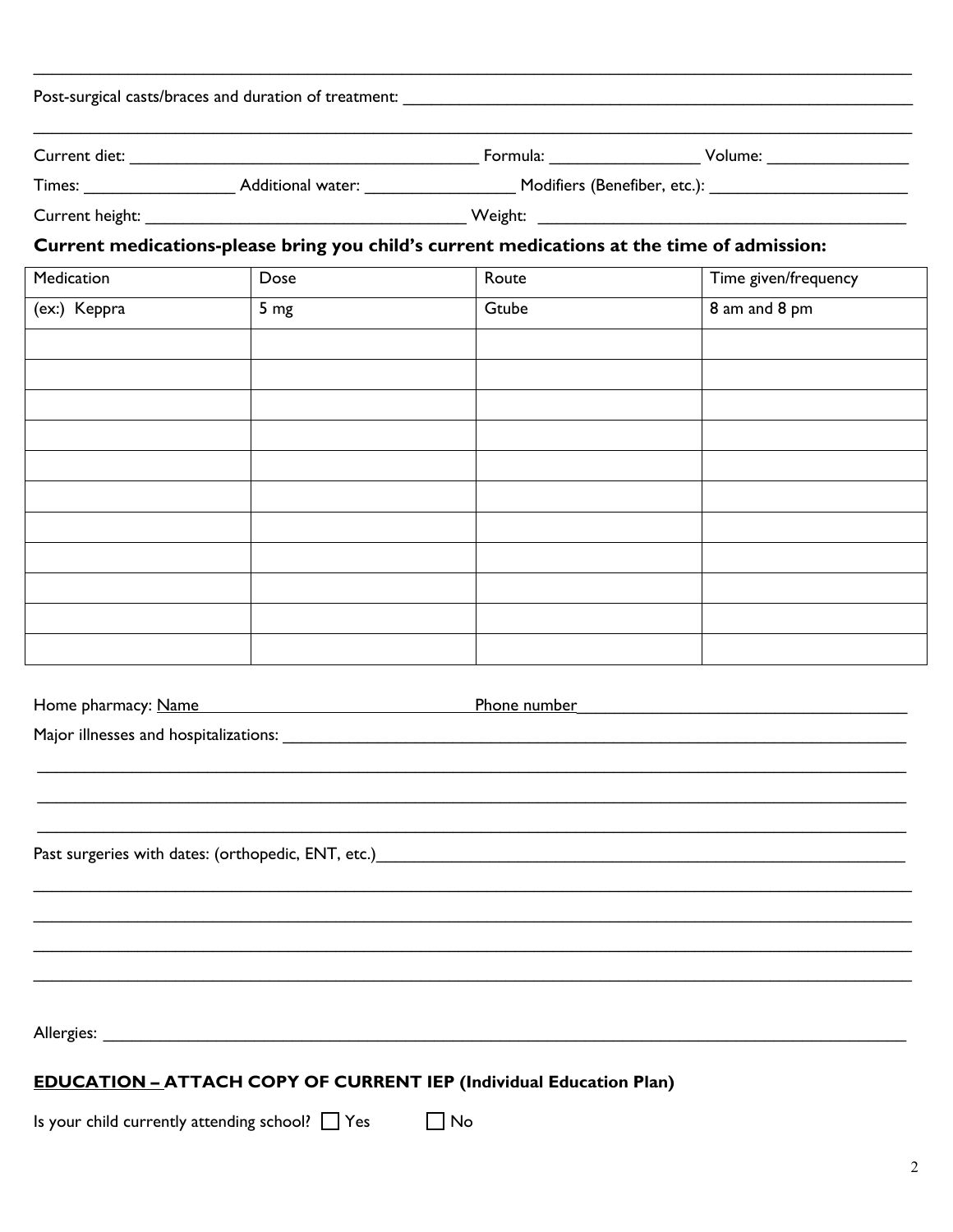Has your child been evaluated for or placed in any special classes (i.e., lab tutoring, remedial instructions, etc.)?  $\Box$  Yes  $\Box$ No

 $\mathcal{L}_\mathcal{L} = \{ \mathcal{L}_\mathcal{L} = \{ \mathcal{L}_\mathcal{L} = \{ \mathcal{L}_\mathcal{L} = \{ \mathcal{L}_\mathcal{L} = \{ \mathcal{L}_\mathcal{L} = \{ \mathcal{L}_\mathcal{L} = \{ \mathcal{L}_\mathcal{L} = \{ \mathcal{L}_\mathcal{L} = \{ \mathcal{L}_\mathcal{L} = \{ \mathcal{L}_\mathcal{L} = \{ \mathcal{L}_\mathcal{L} = \{ \mathcal{L}_\mathcal{L} = \{ \mathcal{L}_\mathcal{L} = \{ \mathcal{L}_\mathcal{$ 

If yes, what services does he/she receive and how often? \_\_\_\_\_\_\_\_\_\_\_\_\_\_\_\_\_\_\_\_\_\_\_\_\_\_\_\_\_\_\_\_\_\_\_\_\_\_\_\_\_\_\_\_\_\_\_\_\_\_

## **REHABILITATION HISTORY- ATTACH A COPY OF CURRENT OUTPATIENT THERAPIES GOALS, EVALUATIONS AND PLAN OF CARE**

| Has your child previously <b>received therapy</b> ? $\Box$ Yes $\Box$ No          |  |
|-----------------------------------------------------------------------------------|--|
| If yes, please provide the following information, beginning with the most recent: |  |

| <b>Dates Attended</b> | <b>Location of</b><br><b>Treatment</b> | <b>Therapy Type</b><br>PT, OT, ST, MT<br>Physical Therapy (PT)<br>Occupational Therapy (OT)<br>Speech Therapy (ST)<br>Music Therapy (MT) | Therapist and<br>Telephone # | <b>Frequency of</b><br><b>Treatment</b> |
|-----------------------|----------------------------------------|------------------------------------------------------------------------------------------------------------------------------------------|------------------------------|-----------------------------------------|
| to                    |                                        |                                                                                                                                          |                              |                                         |
| to                    |                                        |                                                                                                                                          |                              |                                         |
| to                    |                                        |                                                                                                                                          |                              |                                         |
| to                    |                                        |                                                                                                                                          |                              |                                         |
| to                    |                                        |                                                                                                                                          |                              |                                         |

Is your child currently using any adaptive equipment? If yes, please bring equipment at time of admission.

| Wheelchair                    | Walker                |
|-------------------------------|-----------------------|
| Stander                       | Positioning equipment |
| Splints/Braces                | <b>Glasses</b>        |
| <b>Switches</b>               | Hearing aide          |
| Communication device          | Speaking valve        |
| Feeding equipment             | Bathing equipment     |
| Other: (specialty beds, etc.) |                       |

 $\Box$  Yes  $\Box$  No If yes, check all that apply

| Y V AIKEI             |
|-----------------------|
| Positioning equipment |
| <b>Glasses</b>        |
| $\Box$ Hearing aide   |
| Speaking valve        |
| Bathing equipment     |
|                       |

Are there any concerns with equipment fitting or in good working condition? \_\_\_\_\_\_\_\_\_\_\_\_\_\_\_\_\_\_\_\_\_\_\_\_\_\_\_\_\_\_\_\_\_\_

What are your child's current functional abilities? \_\_\_\_\_\_\_\_\_\_\_\_\_\_\_\_\_\_\_\_\_\_\_\_\_\_\_\_\_\_\_\_\_\_\_\_\_\_\_\_\_\_\_\_\_\_\_\_\_\_\_\_\_\_\_\_\_

What are your child's previous functional abilities? (ex, Completely independent, needs assistance with dressing)

 $\_$  ,  $\_$  ,  $\_$  ,  $\_$  ,  $\_$  ,  $\_$  ,  $\_$  ,  $\_$  ,  $\_$  ,  $\_$  ,  $\_$  ,  $\_$  ,  $\_$  ,  $\_$  ,  $\_$  ,  $\_$  ,  $\_$  ,  $\_$  ,  $\_$  ,  $\_$  ,  $\_$  ,  $\_$  ,  $\_$  ,  $\_$  ,  $\_$  ,  $\_$  ,  $\_$  ,  $\_$  ,  $\_$  ,  $\_$  ,  $\_$  ,  $\_$  ,  $\_$  ,  $\_$  ,  $\_$  ,  $\_$  ,  $\_$  ,  $\mathcal{L}_\mathcal{L} = \{ \mathcal{L}_\mathcal{L} = \{ \mathcal{L}_\mathcal{L} = \{ \mathcal{L}_\mathcal{L} = \{ \mathcal{L}_\mathcal{L} = \{ \mathcal{L}_\mathcal{L} = \{ \mathcal{L}_\mathcal{L} = \{ \mathcal{L}_\mathcal{L} = \{ \mathcal{L}_\mathcal{L} = \{ \mathcal{L}_\mathcal{L} = \{ \mathcal{L}_\mathcal{L} = \{ \mathcal{L}_\mathcal{L} = \{ \mathcal{L}_\mathcal{L} = \{ \mathcal{L}_\mathcal{L} = \{ \mathcal{L}_\mathcal{$ 

 $\_$  ,  $\_$  ,  $\_$  ,  $\_$  ,  $\_$  ,  $\_$  ,  $\_$  ,  $\_$  ,  $\_$  ,  $\_$  ,  $\_$  ,  $\_$  ,  $\_$  ,  $\_$  ,  $\_$  ,  $\_$  ,  $\_$  ,  $\_$  ,  $\_$  ,  $\_$  ,  $\_$  ,  $\_$  ,  $\_$  ,  $\_$  ,  $\_$  ,  $\_$  ,  $\_$  ,  $\_$  ,  $\_$  ,  $\_$  ,  $\_$  ,  $\_$  ,  $\_$  ,  $\_$  ,  $\_$  ,  $\_$  ,  $\_$  ,

 $\_$  ,  $\_$  ,  $\_$  ,  $\_$  ,  $\_$  ,  $\_$  ,  $\_$  ,  $\_$  ,  $\_$  ,  $\_$  ,  $\_$  ,  $\_$  ,  $\_$  ,  $\_$  ,  $\_$  ,  $\_$  ,  $\_$  ,  $\_$  ,  $\_$  ,  $\_$  ,  $\_$  ,  $\_$  ,  $\_$  ,  $\_$  ,  $\_$  ,  $\_$  ,  $\_$  ,  $\_$  ,  $\_$  ,  $\_$  ,  $\_$  ,  $\_$  ,  $\_$  ,  $\_$  ,  $\_$  ,  $\_$  ,  $\_$  ,

 $\mathcal{L}_\mathcal{L} = \mathcal{L}_\mathcal{L} = \mathcal{L}_\mathcal{L} = \mathcal{L}_\mathcal{L} = \mathcal{L}_\mathcal{L} = \mathcal{L}_\mathcal{L} = \mathcal{L}_\mathcal{L} = \mathcal{L}_\mathcal{L} = \mathcal{L}_\mathcal{L} = \mathcal{L}_\mathcal{L} = \mathcal{L}_\mathcal{L} = \mathcal{L}_\mathcal{L} = \mathcal{L}_\mathcal{L} = \mathcal{L}_\mathcal{L} = \mathcal{L}_\mathcal{L} = \mathcal{L}_\mathcal{L} = \mathcal{L}_\mathcal{L}$  $\_$  ,  $\_$  ,  $\_$  ,  $\_$  ,  $\_$  ,  $\_$  ,  $\_$  ,  $\_$  ,  $\_$  ,  $\_$  ,  $\_$  ,  $\_$  ,  $\_$  ,  $\_$  ,  $\_$  ,  $\_$  ,  $\_$  ,  $\_$  ,  $\_$  ,  $\_$  ,  $\_$  ,  $\_$  ,  $\_$  ,  $\_$  ,  $\_$  ,  $\_$  ,  $\_$  ,  $\_$  ,  $\_$  ,  $\_$  ,  $\_$  ,  $\_$  ,  $\_$  ,  $\_$  ,  $\_$  ,  $\_$  ,  $\_$  ,

Does your child have special transportation needs? ( medical transport, medical car seat, etc.)? \_\_\_\_\_\_\_\_\_\_\_\_\_\_\_\_\_\_\_\_\_\_\_